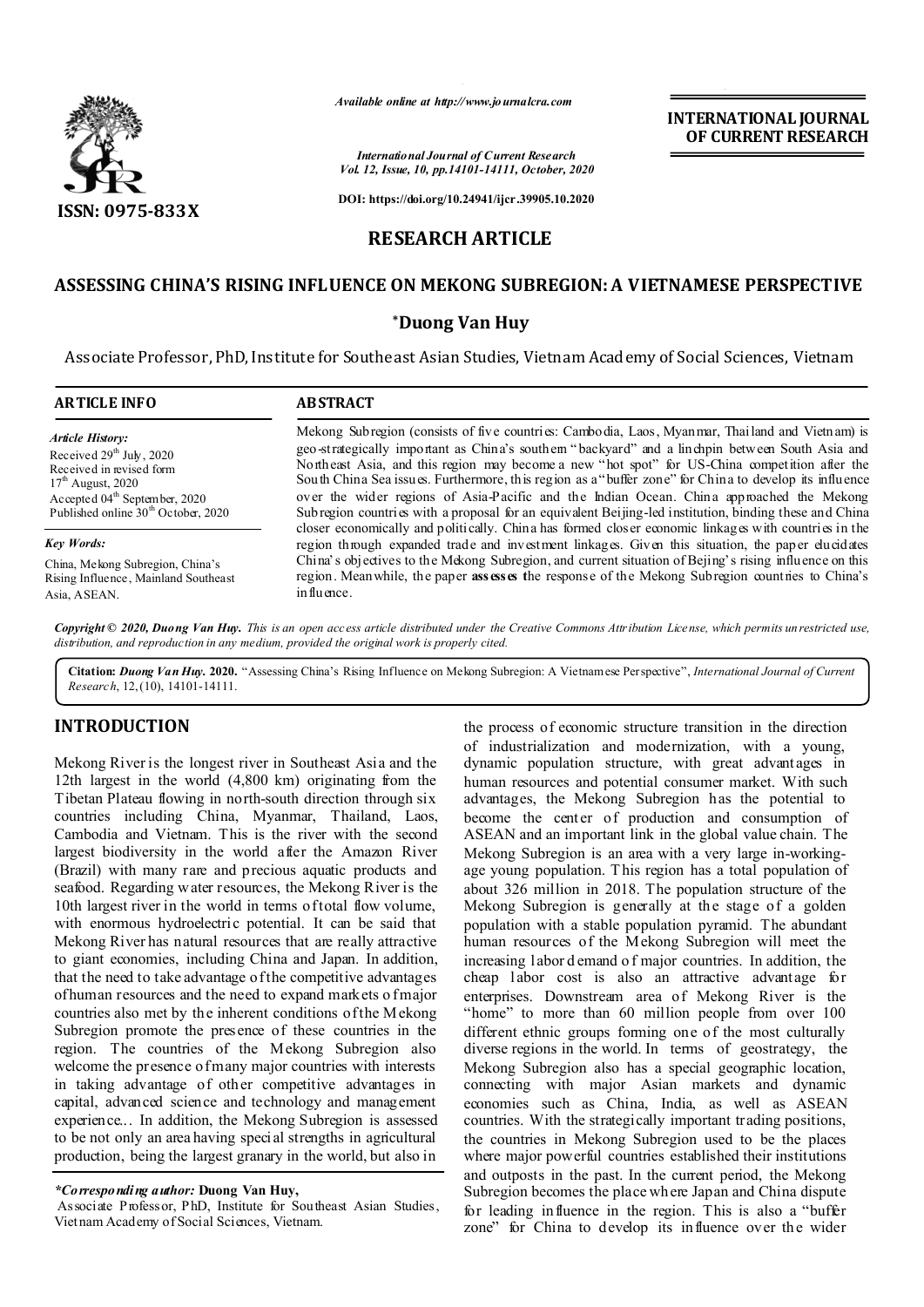regions of Asia - Pacific and the Indian Ocean, where it wields its rise to the international community. This is the buffer zone for the US to implement Asia policy, exercise restraint on China. The US's Lower Mekong Initiative (LMI) and China's Greater Mekong Subregion Summit had overlapping components. On the other hand, the Mekong Subregion is also an area having potential for development and competition in the international economics. In the early 21st century, the Mekong Subregion has become a dynamic development area after a period of time with many changes and developments in many aspects. Regarding China, this country also has an ambition to create its belt o f influence in the South. At the beginning of the 21st century, China has wisely implemented the strategy of " Dongwen Beiqiang Nanxia Xijin" that would " stabli ze in the east, gather strength in the north, descend to the south, and to advance to the west" (*Huanqiuwang*, 2012), " is the doctrine that can be seen as China's long-term strategy for transport exits beyond its borders, which is being actively realized by Xi Jinping" (P. A. Minakir and D. V. Suslov, 2017), this creating a safe "buffer zone" around China. In which, " descend to the south" (*Nanxia)* focuses on tightening economic relations with neighboring ASEAN countries in the South, brings China's economy into integration with this market. Thus, the area where China can increase its influence more easily is the South, where a group of n eighbors that are smaller and weaker than China lives. In which, the Mekong region is the region that China is most easily to increase in fluence, and also the region where China had relatively good relations with the countries for long. In addition to the introduction, the paper is structured into the following sections: the first section mainly analyzes China's *objectives* to the Mekong Subregion, in which the article analyzes strategic *objective*, the economic influence increase *objective*, and soft power influence *objective*. The second section of the article analyzes the current situation of increasing China's influence in the Mekong Subregion, in which the paper focuses on increasing political-diplomatic influence, China promotes its increasing influence through cooperation mechanisms to connect with the region, China uses other economic tools such as trade, investment, and aid. Moreover, China also increases its soft power influence on this region. The third section of the article assesses the response of the countries in the Mekong Subregion to the increase in China's influence. And, the last section is the conclusion, in this section, the paper assesses the increase in China's influence in the region and presents some findings.

#### **China's Objectives to the Mekong Subregion:** The

Mekong Subregion is of great importance to China in almost all areas. This is a key area in China's connecting and " go out" strategy. China's pbjective of approaching the Mekong Subregion is shown in some aspects:

Firstly, *China would like to control its "traditional influence" area-Mekong Subr egion*. The mainland Southeast Asian region or the Mekong Subregion bordered by China's Guangxi Zhuang Autonomous Region and Yunnan province – China's relatively low-developed region in the Southwest. However, this region has an extremely important position in China's regional strategy, including the **"***Xibu Da Kaifa Zhanlüe***"** (the Great Western Development - GWD) policy and the opening-up in the Southwest region of China, which is also the door to go down to Southeast Asia by road, and go into the Indian Ocean via Myanmar. In addition, the region is mainly the countries with close trade relations with China, especially now that many countries in this region are increasingly tightening their relations with China. Therefore, for China, this area can be seen as Beijing's " backyard", so promoting a new, more efficient cooperation mechanism will be of great importance to the overall strategy of China in Southeast Asia.

Secondly, *China is implementing its intention to turn this region into a "pilot" region for China's strategy of building a "Community of Shared Futured for mankind"* (*Renlei mingyun gongtongti*) *in Asia*. Currently, China is promoting the strategy o fbuilding a "Community of Shared Future for Mankind" in the region, so mainland Southeast Asia (namely countries in the Mekong Subregion) is considered a " pilot" region for China to implements the " Asia Community of Shared Future for Mankind" strategy. In the speech o f China's Foreign Minister Wang Yi, it is also emphasized that: " Lancang - Mekong Cooperation (LMC) becomes a model o f sub regional cooperation in the process o f building "Belt and Road" Initiative (BRI) together, " LMC will become a vivid reality in building a new style of international relations (*Xinxing guoji guanxi*)", and " LMC is the first implementation version of the building Community of Shared Future for Mankind" (*Cp c.people*, 2018) China also emphasizes the cooperation in resolving the competition of water resources for the river flowing across borders in the spirit of community with shared future for mankind and regional cooperation of " enjoying the water of the same river, future linked closely". LMC, and more broadly " Belt and Road", is an important tool to promote building Community of Shared Future for Mankind. China also assessed that the LMC is an innovative new model o f regional cooperation, this cooperation model aims to inherit the spirit of building an " Asian Community of Shared Future for Mankind", and this mechanism will not replace existing regional cooperation mechanisms, but is a new addition. This can be considered as an important cooperation mechanism in China's neighboring diplomatic strategy (Liu Junsheng, 2016).

Thirdly, *promoting the BRI's connectivity strategy*. Mekong Subregion is considered an import ant link in China's "Belt and Road" strategy. In order to realize this strategy, China has promoted the mechanism of LMC. According to media responses on December 15, 2017, China's Foreign Minister Wang Yi stated that: " LMC is more closely linked with the BRI" and the six countries' national development strategy, together with ASEAN, promotes better interaction in the implementation of ASEAN-China cooperation, complements other subregional cooperation mechanisms, and jointly promotes regional development prosperity for this region." (*Waijiaobu*, 2017). Forthly, *the Mekong Subregion is an important gateway for China to implement China's "go out" strategy, as well as consolidating the regional infrastructure network connecting China with Southeast Asia region and South Asia region*. According to the evaluation of the Chinese experts Li Wei and Luo Yifu: " LMC establishment, on the one hand, is a way that can provide a guarantee mechanism and in centive policies to create the driving force for the " go out" strategy of China's enterprises; on the other hand, China can, through its abundant capital and excess of domestic production and relatively advanced engineering and management experience, to expand China's economic influence on the mainland Southeast Asia and even whole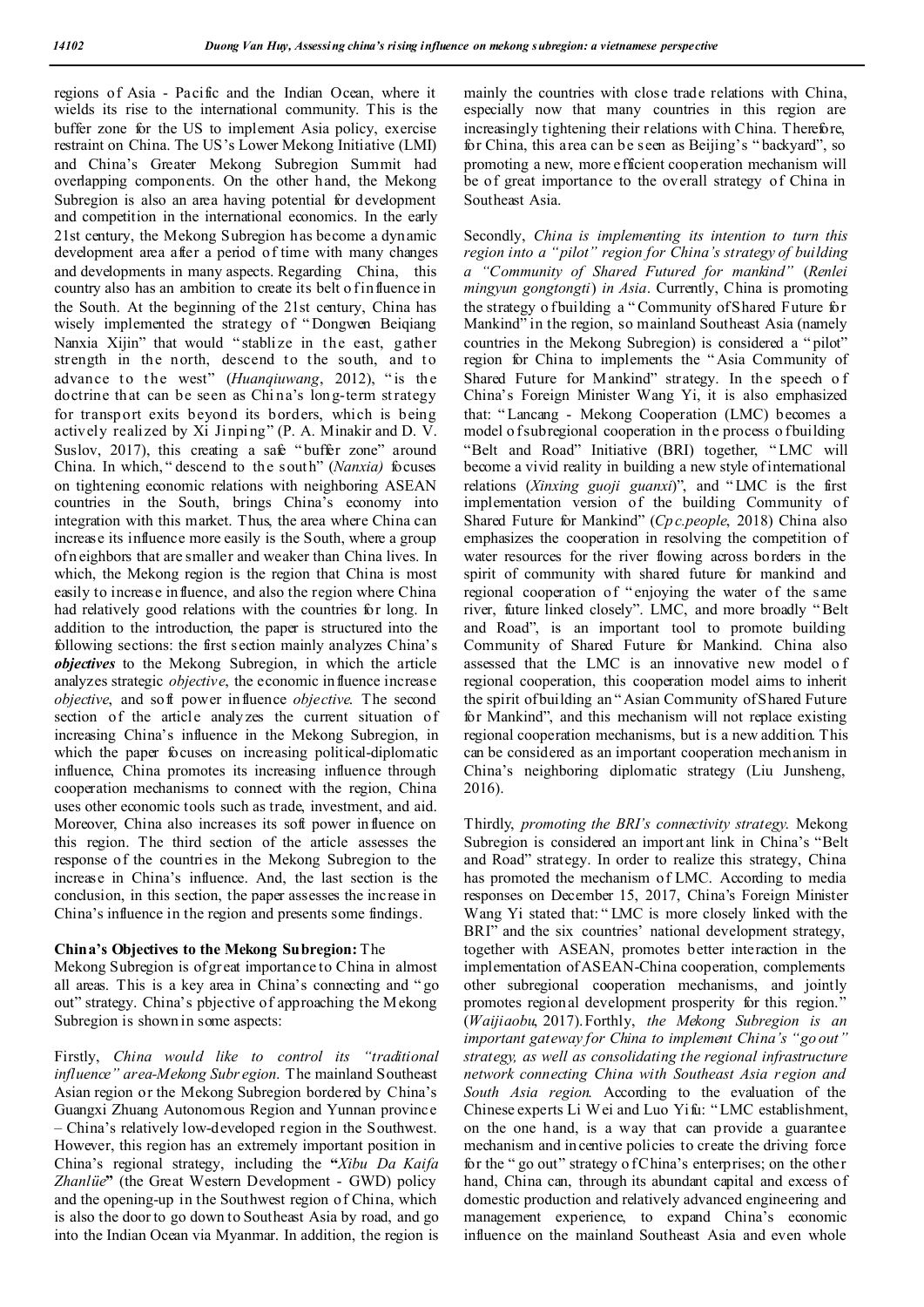Southeast Asia." (Li Wei Luo Yifu, 2019) At the same time, China promotes the Bangladesh-China-India-Myanmar Economic Corridor (BCIM). As part of the BCIM subproject, China is believed to be developing Three Railway Routes and Three Highway Routes in the Southwest of Yunnan province in China. The railway route linking China - Myanmar (the Western route o f the T rans-Asia Railway). In addition, another economic corridor belonging to BRI connecting to Southeast Asia is the Intergovernmental Council of Copper Exporting Countries (CIPEC), which is built on the basis of the earlier Nanning-Singapore Economic Corridor. CIPEC is one of the import ant economic corridors of China to the region connecting the cities of Southern China with the main cities in mainland Southeast Asia up to the island world such as Hanoi, Vientiane, Phnom Penh, Bangkok, Kuala Lumpur and Singapore. Besides, the LMC mechanism is an important cooperation mechanism to contribute to the realization of the BRI... These are all ways to serve the process of expanding connectivity of China, and Southeast Asia in general, mainland Southeast Asia in particular that are becoming one of the important gateways for China to further extend to other regions. In addition, China is also promoting the economic corridor o f Kunming - Lao Cai - Hanoi - Hai Phong - Quang Ninh, the economic corridor of Bangladesh - China - India - Myanmar (although no real progress h as been achieved yet). The construction o f China's trans-Asia railway route, starting from Kunming to Singapore, this route is seen as a key route in Beijing's regional connecting strategy. In addition, the promotion of the BRI will help China accelerate the expansion and formation of a transport infrastructure network in the Greater Mekong Subregion (GMS) in the past 5 years and China is a motivation. The appearance of " International Hubs" linked and motivated by China is not only changing the "geoeconomics", but also shaping the geostrategic and geopolitical visualization in the region. Infrastructure structure de-bottleneck is forming other economic and strategic bottlenecks, of which Beijing is the coordinator.

Fifthly, *Mekong Subregion will promote China's strategy of expanding its influence in Southeast Asia*. In Chinese view, this country is a " continental power" and is on the way to building a sea power, so to be able to dominate Southeast Asia and remove the influence of other outside factors such as the United States, Japan, India, Australia, EU, etc., China's advantage in the region is its relations with mainland Southeast Asian countries, while maritime Southeast Asian countries are mainly those that are either allies or having traditional relations closely to the Western, especially since the Cold War era. Therefore, in the neighboring diplomacy strategy, as well as th e Southeast Asia strategy of China, the Mekong Subregion is considered to be the most favorable, according to the Chinese assessment, it consists of all three factors: Clement weather, favourable terrain and concord among the people, to be able to advance its regional strategy. Therefore, Mekong Subregion will contribute to help Beijing realize the strategy of increasing its influence on Southeast Asia. Sixthly, *competition with other cooperation mechanisms between the Mekong Subregion countries and external factors such as the US, Japan, Korea, India, etc*. In the recent period, the Mekong Subregion's potential for development has attracted the attention of many investors and development partners. As the trend of regional and international integration is caught, up to now, in the Mekong Subregion, many cooperation mechanisms have been formed

within the Mekong countries as well as between the Mekong countries and major partners such as the US, Japan, Korea, India, and the EU. Cooperation mechanisms such as the Mekong – Japan cooperation, the Mekong - Korea cooperation mechanisms, Mekong–Ganga Cooperation (MGC), Mekong-US by LMI, etc. These cooperation mechanisms are strongly competing with China's cooperation with the region. Therefore, the strengthening of bilateral and multilateral cooperation mechanisms under the BRI framework is hoped by China to create a new space for China to increase regional influence, to compete with the increasing influence of other external powerful countries, especially the US and Japan. Seventh, *aim to the Taiwan factor in mainland Southeast Asia?* Although Taiwan has no formal diplomatic relations with mainland Southeast Asian countries, Taiwan's influence on this region is enormous, especially in the economic and human exchange fields. Taiwan is still an important economic partner of many mainland Southeast Asian countries, such as Vietnam, Thailand and Myanmar. Even T aiwan is trying to sign a free trade agreement with Thailand, especially in the context where Thailand has set out the national development strategic target "Thailand 4.0", which can create a lot of cooperation space between Taiwan and Thailand. (*ThanlandBusinessNews*, 2010) As a result, Taiwan will increase its strongly increasing presence to Southeast Asia area as well as mainland Southeast Asia by " New Southbound Policy" (*Nationthailand*, 2017; Tu Lai, 2019; Lin Tinghui, 2020). This makes China feel anxious, so China's stepping up its regional strategy may also means increasing pressure on Taiwan's economic cooperation space and calling the countries for supporting the China's " one China" policy.

### **The Current Situation of China's Rising Influence on the Mekong Subregion**

In the *political field*, political influence is considered the most important target of China for the Greater Mekong Subregion. China has close relations with the government and leaders of many countries in the region. In which Cambodia is considered a country as a " quasi-alliance" o f China in the region. At the same time, China has good political relations with Thailand, Laos, Myanmar and Vietnam. China builds Cambodia into the "political center" of China not only in the Mekong Subregion but also in Southeast Asia. Political relations of China and Cambodia have developed strongly, the two parties have continuously upgraded their diplomatic and political relations in recent years. China is increasingly involved in C ambodian politics. So far, analysts rate Cambodia as one of China's " closest allies" (HENG, Pheakdey, 2012), or in other words, that the two countries have a " quasi-alliance" (*BBC*, 2016). Cambodian Prime Minister Hun Sen commented that " China is Cambodia's most trusted friend" (*Atimes*, 2017), the two parties have considered each other's best friend. Accordingly, the two parties fully support each other in bilateral and multilateral relations. The two countries are even aiming to build a " new type of strategic partnership" (*Xinxing Zhanlüe Huoban Guanxi*) model. The term "new type of strategic partnership for China - Cambodia" (*Renminwang,* 2017). At the same time, the two countries also aim to build a "Community of Shared future for China – Cambodia". (*Xinhuawang*, January 2018a). For Laos, the two countries' political relations have been increasingly tightened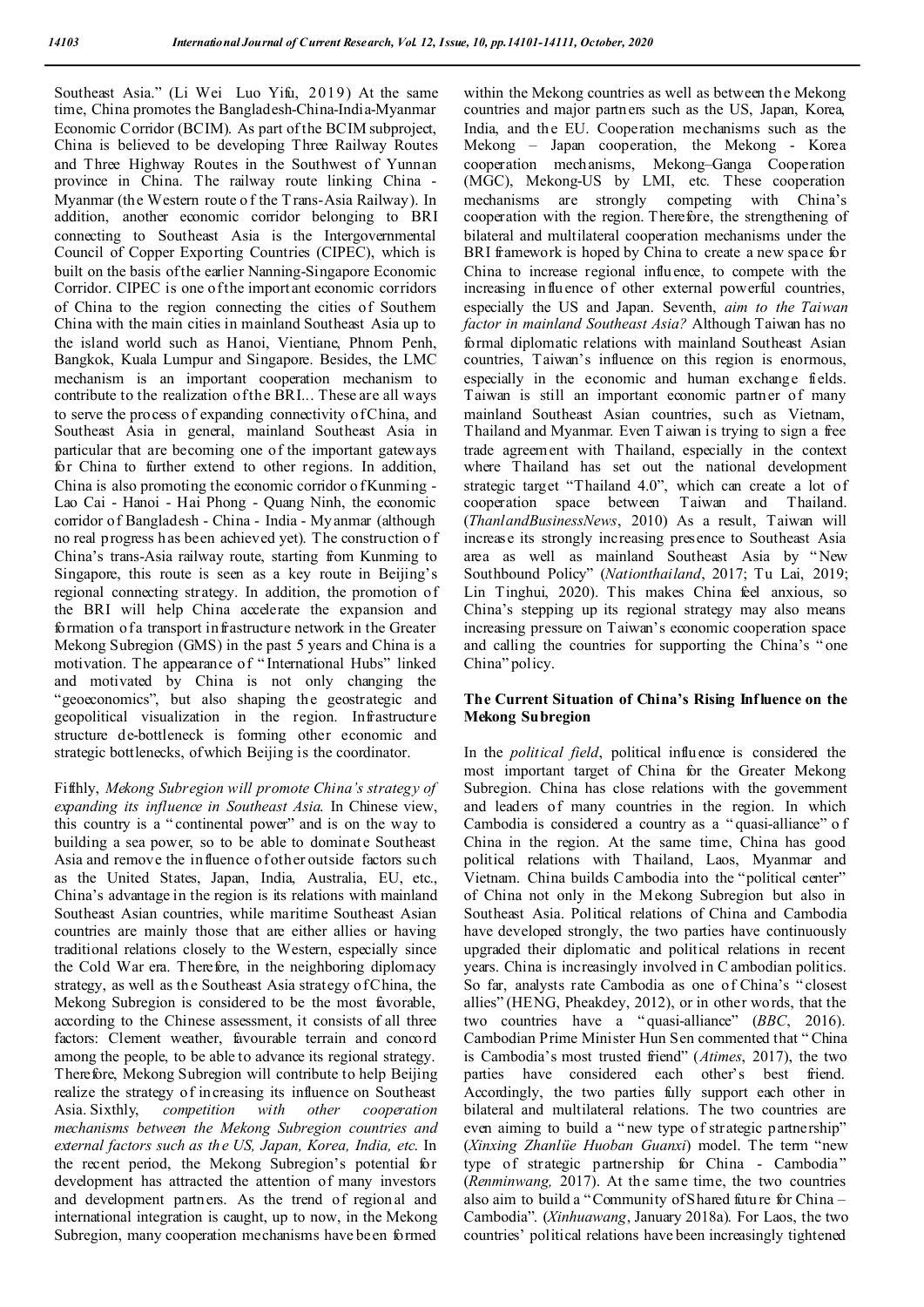and rapidly developed in recent years, the two parties have striven to promote healthy and stable development of the China - Laos comprehensive strategic cooperation partnership relations, and efforts to develop the socialism career. At the same time, Laos also believed that the achievements and experiences of China also encouraged and initiated Laos to continue building a " unique Lao socialism" (*La.china-embassy,* June 2013). Even more, China is trying to promote its political-diplomatic relations with Laos as a polity with shared destiny, shared interests and especially the phrase " special relations" (*Teshu Guanxi*) was used. In response, Laos also stated that, " *Laos attaches great importance to the relationship of 'to share joys and sorrows' ("Tong gan ku, gong huan nan" de guanxi) with China.*" (*La.china-embassy*, November 2013) In addition, China and Laos committed to connect " Belt and Road" with Lao national strategy that transform the country " from a landlocked to a land-linked one" . The two parties also worked together to promote the building of a "Community of Shared Future", and to propose a cooperation planning outline to promote the construction of BRI. (*Meiritoutiao*, 2016).

In addition, China actively promotes political and diplomatic relations with Thailand, Myanmar and Vietnam to obtain supports from these countries to China, especially for the cooperation mechanisms of China in the region. For Myanmar, during the official visit to Myanmar of China's President Xi Jinping from January 17-18, 2020, the two parties officially announced the joint building of Community of Shared Future for China-Myanmar". Therefore, what is the Community of Shared Future for China-Myanmar? According to the China's interpretation: First of all, the Community of Shared Future for China-Myanmar is a special relationship " As the twig is bent, so is the tree inclined"; they act as brothers and help each other when neccessary. Next, the Community of Shared Future for China-Myanmar is a new plan for the future of developing bilateral relations. It together with the two countries, accelerate the joint building of high quality " Belt and Road", the " golden and silver road" in the China-Myanmar friendship cooperation in the new era to be increasingly expanding and brighter. The two countries have strengthened connectivity, successfully built an economic corridor; focused on top projects, strengthened connectivity; expanded commercial investment and close cooperation between localities; performed deep people-topeople exchanges, promoted people of the two countries to be unanimous... (*Xinhuawang*, January 2020) Finally, the two countries create a mod el for exchanges between the two countries.

In the *economic field*, China promotes the use of the LMC as a multilateral mechanism to promote regional cooperation, deepen the practical cooperation and friendly neighbor relationship of the six countries entering LMC, promote the socio-economic development of the Lancang-Mekong countries, create an economic development region in the basin of these rivers, increase welfare for people in those countries, and support the building of the ASEAN Community and the process of regional integration, and contribute to the promotion of the South-South cooperation program and the implementation of the 2030 agenda for sustainable development of United Nations (UN). Member states of LMC:

China, Myanmar, Laos, Thailand, Cambodia and Vietnam. Main mechanisms such as: Summit, Foreign Ministers Meeting, Senior Officials Meeting, Diplomacy and Joint Working Groups for priority field. China promotes investment, aid and trade activities in the Mekong Subregion. In which, the economic factor is considered as a "gift" for China to use in exchange for the political support of the countries in the region. China has actively built a economic network which is relatively close to this region. Infrastructure is an important mean which support strongly the increase in trade and investment cooperation and cooperation in other fields between countries and the region. Realizing this, since the early years of the 21st century, after the comprehensive strength was increased comprehensively, China has accelerated its infrastructure connection with the Greater Mekong Subregion (GMS) countries, in order to realize its strategy of connecting comprehensively with the region.

Road connectivity and infrastructure construction on the North-South Economic Corridor are urgently promoted by the China's government. Up to now, the North-South corridor system has been put into operation, connecting traffic between China and Mekong Subregion countries. T he North-South corridor in the West (Kunming-Laos-Bangkok highway) was officially put into use in 2008. The China's government and the Thailand's government have provided half of the cost for building the third largest bridge crossing the Mekong River connecting the border between Thailand and Laos, this work was officially started in February 2010 and completed at the end of 2012. The medium route (Kunming-Hanoi-Hai Phong) of North-South Economic Corridor. Roads on the South route (Kunming-Dali-Ruili-Myanmar) o f North-South Economic Corridor with the route total length of 820 km, from September 2010 up to now, China and Myanmar have established the Joint Work Group to cooperate to initiate the master planning for this route.

In connecting railway, China actively participates in trans-Asia railway cooperation. The plan to build three railway routes including East route, Mid route and West route in the master plan o f trans-Asia railway, particularly in the section inside Chinese territory was included in the " Mid-to-Long-Term Railway Network Plan" (*Zhongchangqi tieluwang Guihua*) by China's goverment, at the same time, it is being urgently deployed. Thus, a multinational traffic network with the focal point of Kunming-China has been and will be spread across Southeast Asian countries, from the road system in the North-South Economic Corridor project connecting China with Vietnam, Cambodia, Thailand, to the trans-Asia railway stretching from Kunming to Singapore by China-Indochina Peninsula Economic Corridor

Besides, China is also actively promoting connection in terms of national development strategy. China promotes development strategic connections with mainland Southeast Asian countries. For *Myanmar*, China increases in connecting the BRI with Myanmar's national development plans, including that the two parties promote the construction of the China-Myanmar Economic Corridor. This is considered as an important part of the two countries promoting the construction of BRI. In May 2017, China and Myanmar also signed a cooperation agreement on BRI. In August 2017, the two parties also established the Myanmar's BRI Development Association (*Miandian "Yidaiyilu"*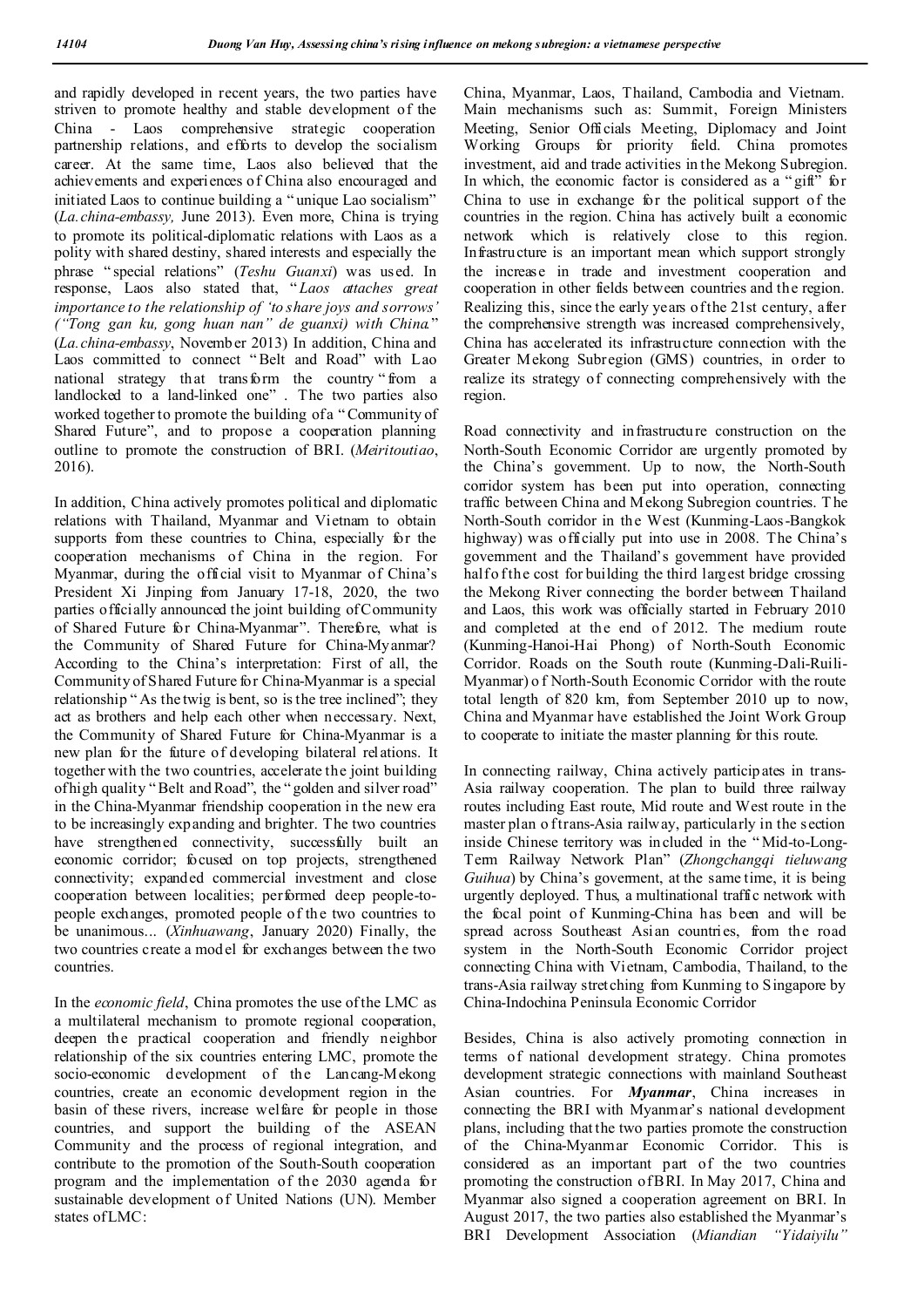*Fazhan Xiehui*). (*Beijingreview*, 2017) At the same time, China also strengthened cooperation in building a high quality BRI, in which the focus was on promoting the realization o f the China - Myanmar Economic Corridor. The two parties promoted the 5-year plan for bilateral economic and trade cooperation, effective connection development strategy, good implementation of economic and trade cooperation and production capacity. Construction of the China-Myanmar Economic Corridor is the top priority o f the two parties in building the BRI together. The two countries have also started to significantly build the China-Myanmar Economic Corridor quickly so that the people of the two countries feel that they are getting achievements, especially people o f Myanmar. (*Xinhuawang*, January 2020) Moreover, China and Myanmar focus on leading projects, strengthen connectivity. Accordingly, the two countries agree to promote the leading and typical role of the Kyaukpyu proj ect for the China-Myanmar Economic Corridor, while increase the China-Myanmar Border Economic Cooperation Area and building up the New Yangon City, thereby forming an overall situation with three supporting ends that are North, East and West of the economic corridor. The two countries are also preparing to promote connectivity projects such as roads, railways, electricity networks, and are rapidly forming an inter-corridor frame network. (*Xinhuawang*, January 2020) China also increases the advantages of the north end o f the China - Myanmar Economic Corridor from Yunnan to Myanmar, promotes exchanges and cooperation between Yunnan, China and Myanmar's localities, in order to serve the common development of both countries. (*Xinhuawang*, January 2020)

For *Thailand*, this country promotes a national development strategy, such as the "Thailand 4.0" vision with China's BRI. In 2016, Thailand officially launched a new value-addedcreating economic model that is the "Thailand 4.0" (*Pugnatorius,* 2018) economic strategy. Thailand and China have made a strategic connection between "Thailand 4.0" and BRI together. In the " Thailand 4.0" strategy, linking Thailand's East Economic Corridor and China's BRI is the central task of connecting development policy. Thailand proposed this strategy to develop this East economic corridor development strategy to utilize and develop economic connectivity with China through the BRI. (*Xinhuawang*, January 2018)

For *Vietnam*, China and Vietnam have also committed to connect th e BRI with "Two Corridors One Belt". The " Two Corridors One Belt" development strategy is the idea o f jointly building an economic development region between Vietnam and China. This idea from 2004 has been proposed to China by former Prime Minister of Vietnam, Mr. Phan Van Khai. The "Two Corridors" here are Guangxi - Quang Ninh - Hai Phong and Yunnan - Lao Cai - Hanoi - Hai Phong. And "One Belt" includes a number of border provinces in southern China and some northern provinces o f Vietnam, extending up to Quang Binh province. Infrastructure interconnection between Vietnam and China have been strongly promoted. Currently, the deployment of infrastructure connection between Vietnam and China has also achieved certain development steps, especially the connection b etween the two parties through " Two Corridors One Belt". The trade between Vietnam and China is going to be more favorable. In which, there are routes related to economic corridor of Kunming - Lao Cai - Hanoi - Hai

Phong - Quang Ninh and the route o f Nanning - Lang Son - Hanoi - Hai Phong - Quang Ninh. Currently, China has also completed the deployment of a number of routes connecting with Vietnam such as in Dongxing (Guangxi, China), China connecting with the Mong Cai-Van Don highway route o f Vietnam. In addition, the strengthening of air route connections between the two countries has also been promoted recently. At the same time, China's contractors are flooding into Vietnam for bidding for in frastructure projects such as road traffic and electricity.

In the field of *trade*, along with increasing investment and connecting infrastructure with the Mekong Subregion, China has also strengthened trade relations, and Beijing is now rapidly overtaking other competitors in becoming important trade partner of countries in this region. By the end of 2017, China was the leading trade partner for most of the countries in the region. China is the largest trade partner of Cambodia, Myanmar, Thailand and Vietnam, and the second largest trading partner of Laos. China is the largest importer o f Cambodia, Myanmar, Thailand and Vietnam, and the third largest importer of Laos. At the same time, China is largest export market o fMyanmar, the second largest export market of Laos and Thailand, third largest export market o f Vietnam, and the sixth export market of Cambodia. From China perspective, Vietnam is China's eighth trade partner, Thailand is China's tenth largest trade partner, and Cambodia, Laos and Myanmar are increasingly important trade partners o f China. If taking a look at the Mekong region as a whole, this region is the 5th largest trade partner of China. (*Sohu.com*, 2017) During the period from 2017 to 2019, trade turnover between China and 5 countries in the Mekong Subregion was constantly increasing. In 2017, the bilateral turnover reached 223.96 billion \$US, in 2019 reached 285.8 billion \$US, increased by 9.3%, an average annual increase o f 13%. (*Investgo,* 2020)

In the field of *investment*, China accelerates investment in infrastructure in the Mekong Subregion countries within the BRI framework. China direct investment to the Mekong countries by cumulative value reached 42 billion \$US in 2017 (Yu Hongyuan, Wang Wanfa, 2019), by the end of 2019, China's direct investment in the Mekong Subregion reached 45 billion \$US, increased by 12 billion \$US within 3 years, investment sector covered fields such as energy, electricity, infrastructure, real estate, agriculture. (*Investgo,* 2020) In which, a number o f key inv estment projects can b e mentioned such as the China-Laos railway, this is the first route of the Asian railway network, the Kyaukpyu deepwater port project, located at the West end of the R akhine state of Myanmar, and high-speed rail project in Thailand. At the same time, China invests in a series of transportation infrastructure projects in Cambodia such as roads, airports, ports, and real estate in Cambodia. China's strategy to increase in fluence on the Mekong Subregion has made China quickly overtake other competitors, including Japan, to become a major investor in this region. Since 2017, China has become the largest foreign investor in Cambodia, Laos and Myanmar. The number and size of China's investment projects has increased rapidly in recent years as the tables below:

Among China's investment fields in the Mekong region, they are mainly in the energy field with 38 projects with a capital of 17,647 million \$US; followed by the railway, automobile,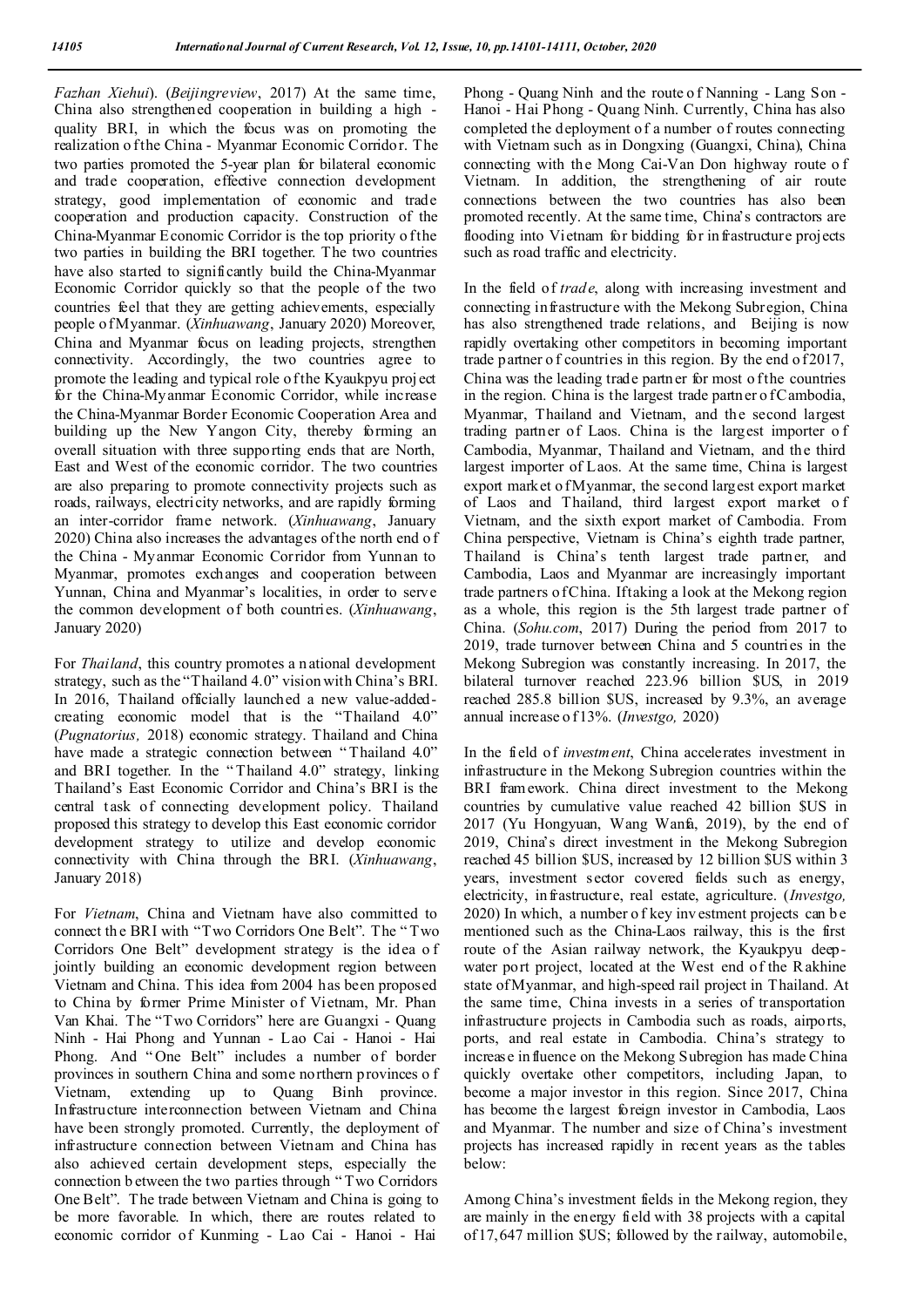aviation, and shipbuilding fields with 9 projects with a capital of 7,980 million \$US, mining, metal and chemicals with 7 projects worth 5,005.08 million \$US; real estate with 15 projects worth 2,467.3 million \$US; electricity, supply and production of thermal power, hydroelectricity with 6 projects worth 1,890 million \$US; manufacture with 8 projects worth 1,600.41 million \$US; science and technology, communication and information with 4 projects worth 1,320 million \$US; metallurgical with 7 projects worth 1,166.19 million \$US; agriculture with 3 projects worth 900 million \$US, transportation, postage and logicstics with 4 projects of 730 million \$US. (*Waterinfo*, 2019).

Besides, China basically controls the main water source o f the Mekong River from upstream. That the China's construction of 11 hydroelectric d ams on the Mekong River changes the flow of water threatening tens of millions of people living in the downstream area is the cause of the water source consequences for the Mekong River downstream countries. In addition, Laos has continuously built Dong Sahong, Xayaburi and Pak Beng hyd roelectricity dams. Many other dams are also planned to be built on the Mekong mainstream despite opposition from other countries. The China's construction of hydroelectric dams in the upstream by China, plus a series of hydroelectric dams to build by Laos, seriously threatens the environment and the livelihoods of millions of people living based on this river. Negative forecasts for the downstream Mekong region are gradually coming true. The water level in the Mekong River drops to its lowest level in 100 years. Many sections of the Mekong River flowing through T hailand and Cambodia... are dried up at very low level, although the rainy season has not ended. Meanwhile, in the middle of the dry season of 2019 -2020, drought and salinity in the Mekong Delta of Vietnam is expected to be even more severe in the " historic" dry season 2015-2016 right after Xayabouri hydroelectric dam comes into operation.

Increasing *aid to the Mekong Subregion countries*, China has funded many Mekong Subregion countries since the 1970s, but due to the constant wars and conflicts, up to the 1990s, economic aid for Mekong Subregion countries was restored and strengthened. The economic crisis in 1997 is considered an important milestone marking the transformation of China in actively participating in international affairs, increasing aid to developing countries is one of the central directions. In 2009, China announced a plan to establish a China-ASEAN Investment Fund worth 10 billion \$US to support development of infrastructure, energy and resources, information and communication in the region. (*Baochinhphu*, 2009) In addition, China also provided many loans, nonrefundable aid or concessional loans to less developed subregion countries such as Laos, Cambodia and Myanmar. To Cambodia, China granted many credit loans, concessional loans and financed Cambodia to build transport infrastructure works.

*China promotes the increase in economic factors, especially investment in infrastructure, commercial activities and the internationalization of the Renminbi (RMB) in the region*. In the term of President Xi Jinping, Southeast Asia occupies a special place in China's foreign policy. In term of politics, strengthening good relations with countries there is an essential component of China's peripheral foreign policy. Under China's ambitious BRI framework, Southeast Asia

lies at the intersection of the Silk Road Economic Belt (via mainland Southeast Asia) and the 21st Century Maritime Silk Road (via maritime Southeast Asia). China is one of the largest investors and plays a signi ficant role in financing infrastructure projects in Southeast Asia, especially mainland Southeast Asian countries including Myanmar, Laos and Cambodia. In the BRI framework, connectivity, especially "hard connectivity" through the development of transport infrastructure, occupies a central position in China's strategic plan. Transportation networks, especially in mainland Southeast Asia, will enhance access to the Indochina Peninsula and the Indian Ocean, as well as further strengthen China's political and economic influence in the region. T he new projects are also expected to provide much-needed business opportunities for China's infrastructure industry, which is burdened with overproduction capacity inside the country. China also expects these networks to reduce barriers and facilitate trade and investment with Southeast Asian countries.

In terms of *security - defense*, due to China's geographical position of having a land border with some countries in the Mekong Subregion such as Myanmar, Laos and Vietnam, China also promotes defense and national security relations with the region. China's protection of economic interests and investment is growing in the Mekong Subregion area. At the same time, the increase in defense and national security cooperation with the region, although this factor is weaker than other fields, helps China actively build a defense and national security posture in southwestern China area, build a defense line from outside the territory to contribute to the prevention o fs eparatists, terrorists of T ibet and the H'Mong group, reactionary forces in exile, and heresy organizations (such as Falun Gong/Dharma Wheel Practice) through Laos to enter into China from the South; prevent transnational criminal activities such as drug t rafficking (from the Golden Triangle area to the South of China), criminal groups on trafficking in women and children, and organizing to bring people to the country to foreign countries illegally… On the other hand, through cooperation projects, especially the "information control" project, China has the ability to obtain information, master the security situation and defense posture in countries neighboring the South of China such as Laos, Cambodia, Thailand, especially Vietnam, from which China can stand strongly and step by step implement defense and national security policies to Southeast Asia region.

For Laos, China increases investment and military aid activities, focusing on projects towards the control of the defense and national security of Laos. In addition to enhancing the visits of national defense and security officials of the two countries, China also promotes information exchange, military technical cooperation and experiences in developing national defense and security; strengthens security cooperation along the border security and boat management in the Mekong River, combat to prevent nontraditional security crimes... In recent years, China has continuously lent Ministry of Defense o f Laos to buy China's weapons and equipment, provided military aid to the Lao army, helped Laos build police barracks, the army, actively promoted security cooperation along the border... (*Meiritoutiao*, 2019) Besides China has also strengthened border security cooperation with Myanmar. At the same time, China has also strengthened military cooperation with Cambodia and T hailand.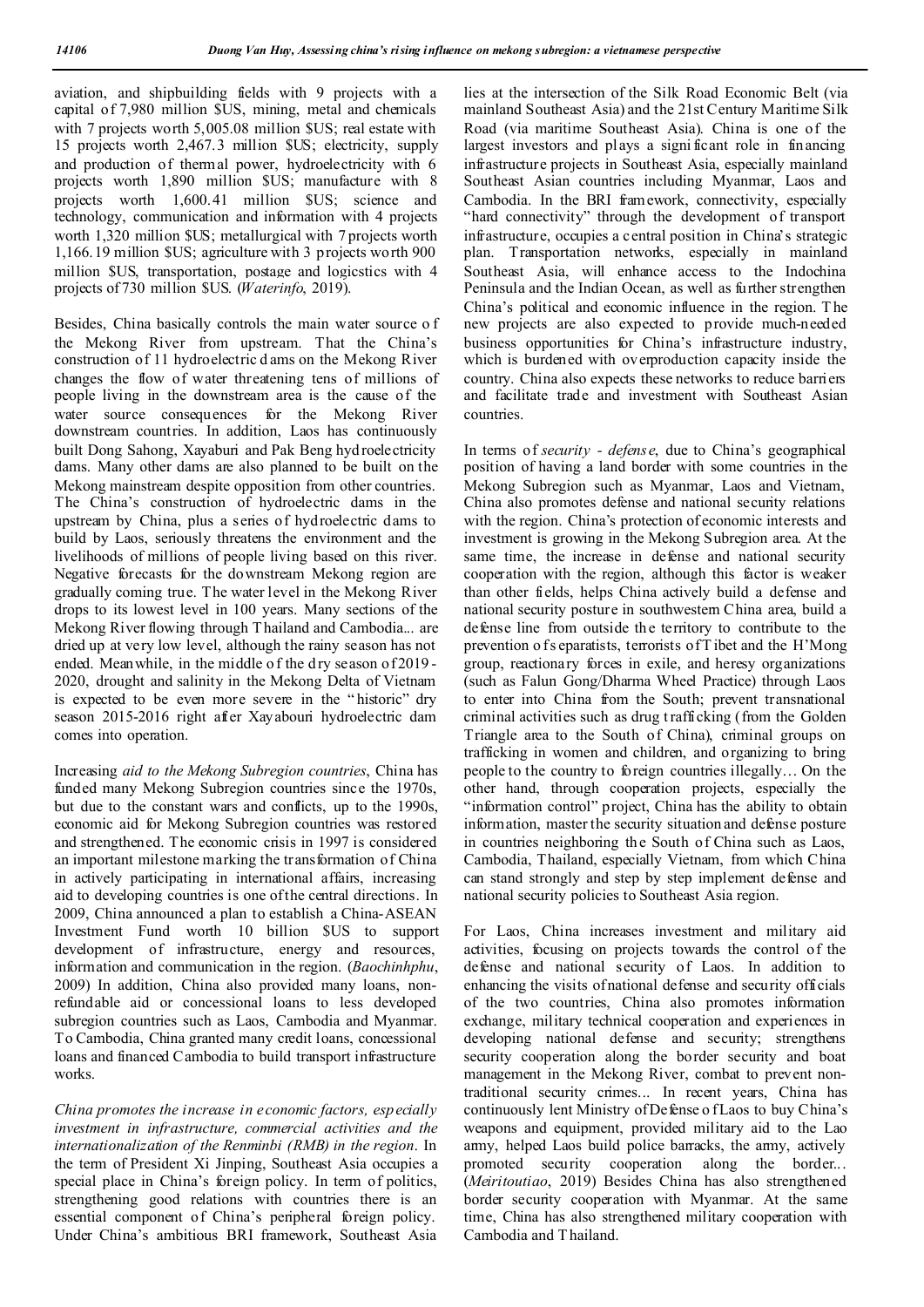*The increase in soft influence helps China improves and enhances its image in the Greater Mekong Subregion, that field is the one which China is inferior to Japan in cooperation with this area*. China has taken many measures to promote Chinese cultural attraction in the region such as: establishing Confucius Institutes (*Kongzi Xueyuan*), increasing mass media towards Mekong Subregion countries, providing scholarships for students from Mekong Subregion countries coming to China to study. Due to the geographical and historical proximity and many cultural similarities, Chinese cultural soft power has been naturally absorbed by Mekong Subregion countries and tended to increase sharply in the early 21st century. This is reflected in the trend o f learning Chinese l anguage spreading in most of the Mekong Subregion countries. In Thailand and Cambodia, the trend of learning Chinese l anguage has developed rapidly. Cambodia claims to have compiled the best Chinese language textbooks in Southeast Asia and the schools are equipped with hundreds of teachers from China. (*Renminwang*, 2016) In Thailand, Chinese has got over English language to become the second foreign language after Thai. It is worth noting that cultural exchange and education projects with this region are often accompanied by large grants from China to Mekong Subregion countries. As a result, China not only builds an economic influence in the Mekong Subregion countries, but also expands and makes Chinese culture permeated, reinforces both "hard" and "soft" influences on the region. (*Xinhuawang*, May 2018).

In addition, human exchanges through tourism and education are also strengthened. China is an important source o f tourists for the Mekong countries. At the same time, it also provides many scholarships so that citizens of the Mekong countries can come to China to study. In 2018, human exchanges between the two parties reached 4,500 people, each week, the average number of batch of people reached 2,614. (*Qingtianwang*, 2019)

**The Response of the Mekong Subregion Countries to China's Influence:** In the face of increasing international cooperation and competition, especially the influence increase of Japan and China as well as the emergence of security challenges and the need to expand cooperation and development, the Mekong Subregion countries has responded flexibly and quickly by continuing to pursue the strategy of balancing the powers, creating multilateral cooperation institutions such as GMS, Mekong River Commission (MRC), Mekong-Japan, Mekong-Korea, LMI, LMC, MGC, etc. For China, the reaction of the Mekong Subregion countries to China occurs in two situations, the government expresses support for development cooperation with China, but the people express concern. This also reflects China's approach to the region – " *top-down approach*", China mainly focuses on seeking the support of the local authorities in the countries, sometimes not pays attention to the attitude of people. People in some countries such as Cambodia, Myanmar, Vietnam, and Laos expresses concern over the rise of China's influence, and the " anti-China" sentiment takes place more and more strongly among the population classes of these countries.

According to Li Wei and Luo Yifu: " today 'China threat' theory (*Zhongguo Weixielun*) still has a great influence in this region, mainly because China h as still not been possible to establish a real large country reputation in this region, ie the countries in mainland Southeast Asia have not yet trusted China's capacity and actions enough to voluntarily support China." (Li Wei Luo Yifu, 2019). Among mainland Southeast Asian countries, Cambodia, Laos and Thailand actively responded to the BRI in a strong manner. Meanwhile, Myanmar, although supported orally, in fact still had a certain skepticism. It can be seen that three countries including Thailand, Cambodia and Laos strongly supported the BRI because these countries were looking for huge investment projects from China in investing in improving and building new infrastructure.

These countries have borne less security risks from China, especially the absence of disputes in territorial sovereignty or contradictions in terms of development strategy. Therefore, these three countries have received great investment from China. For example, for Thailand, on September 6, 2017, the State Railway of Thailand signed with China two high-speed railway cooperation projects worth 5.2 billion THB (equivalent to 160 million \$US). For Laos, China's initiatives to concretize the "Chinese Dream" were also actively supported by Laos, such as the BRI. To Cambodia, this country showed strong support and was ready to become part of China's BRI initiative. Mr. Hun Sen and Prince Norodom Sirivudh affirmed that Cambodia was ready to cooperate with China under this initiative of Beijing.

However, the governments of several countries in the area have also expressed concern about the growing influence of China. Among them is Myanmar, which still has a certain suspicion of China's BRI. One of the main concerns of Myanmar officials is that the too large scale of China's investment projects in this country may increase the risk of debt traps, especially for projects that China invests in Myanmar, the Kyaukpyu Port Complex Area and the Special Economic Zone (SEZ) and the three associated projects under the Kunming Initiative that are the projects playing a key role in the construction of the BRI through Myanmar. Kyakpyu deep-sea port was announced to be built in June 2007, on Maday Island, in Rakhine state. At the same time, Myanmar is now also concerned about whether Kyaukpyu will become a China's naval base or not. If China really contributes 85% of capital to the deep-sea port and lend the rest to Myanmar, critics will be more worry about China's growing autonomy in deciding how to develop and use this port-even believe that China can turn Kyaukpyu into a naval facility, or at least a dual-purpose facility, in the Bay of Bengal as part of its Indian Ocean strategy.Therefore, in recent times, Myanmar as well as a number of other countries such as Malaysia, Pakistan, Bangladesh and Sierra Leone have canceled or reversed commitments under BRI frame previously negotiated, due to the reason of being afraid of the high project costs and their impact on national debt and the economy. At the same time, in 2018, Myanmar decided to reduce the scale of the project cooperating with China which is developing Kyaukpyu deep-water port because of fear that the country might be in debt. Specifically, Myanmar reduced the value of the Kyaukpyu deep-water port investment project in the Rakhine state in the West by 80%, reduced the original price of 7.2 billion \$US to 1.3 billion \$US due to concerns about the excessive debt.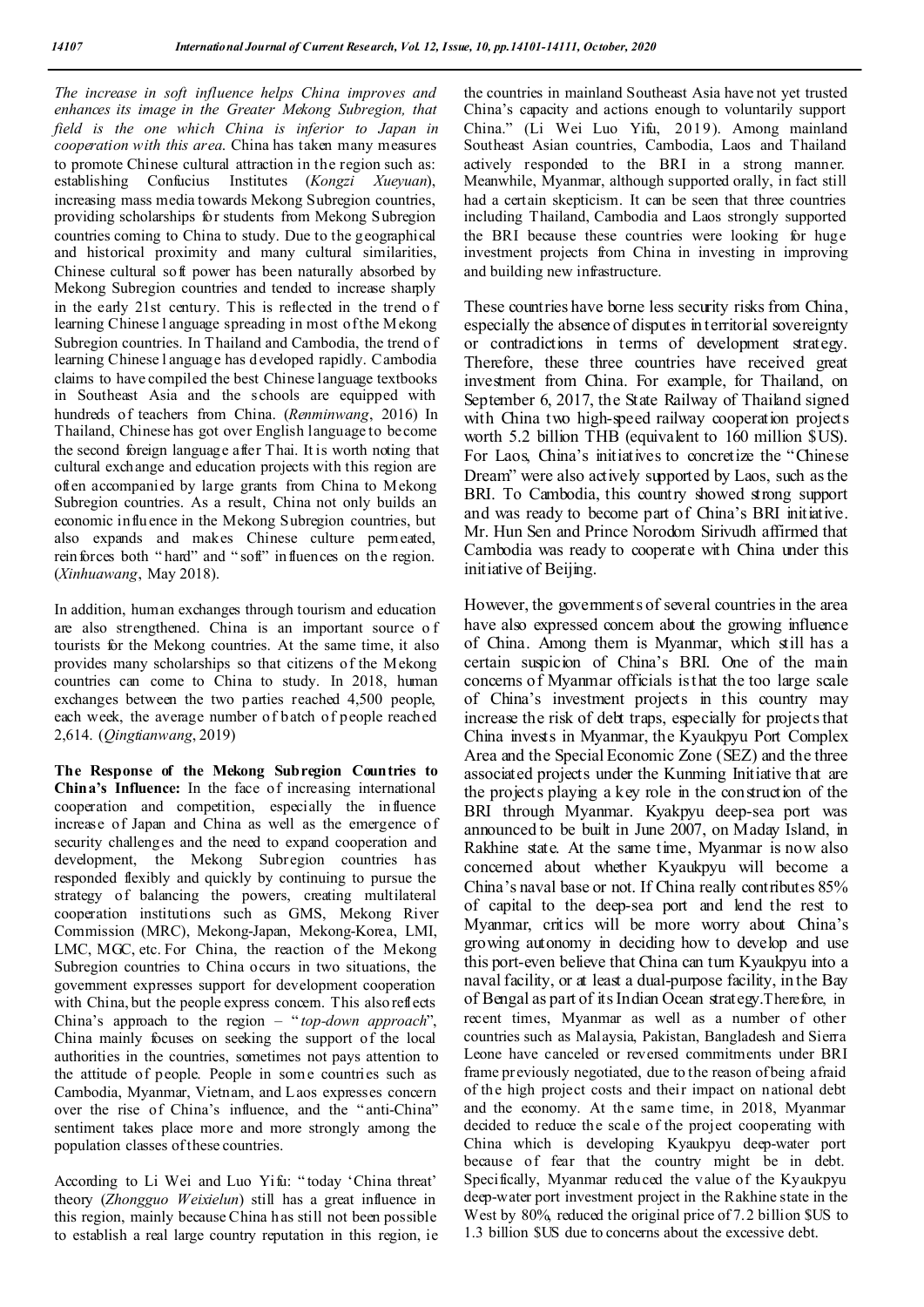#### Table 1. Number of Projects and Total Turnover Investment of China in Mekong Subregion Countries in the Framework of BRI **from 2013-2017**

| $(million$ SUS $)$                                                    |       |          |           |           |           |  |  |
|-----------------------------------------------------------------------|-------|----------|-----------|-----------|-----------|--|--|
|                                                                       | 2013  | 2014     | 2015      | 2016      | 2017      |  |  |
| Number of projects                                                    |       |          |           | 36        |           |  |  |
| <b>Total Turnover</b>                                                 | 7.000 | 2.023.44 | 11.616.54 | 11.149.26 | 10.451.74 |  |  |
| <i>Source:</i> Author's calculation using: ( <i>Waterinfo, 2019</i> ) |       |          |           |           |           |  |  |

#### **Table 2. Distribution of BRI Projects in the Mekong Subregion by Country**

| (million SUS)      |           |          |          |           |          |  |  |  |
|--------------------|-----------|----------|----------|-----------|----------|--|--|--|
|                    | ∟aos      | Thailand | Vietnam  | Cam bodia | My anmar |  |  |  |
| Number of projects | ┙┹        | ے ر      | --       | 18        | ∸        |  |  |  |
| Total turnover     | 15.044.05 | .574.55  | 7.065.79 | 6.815     | 4.741.59 |  |  |  |
|                    |           |          |          |           |          |  |  |  |

*Source:* Author's calculation using: (*Waterinfo*, 2019)





Myanmar decided to negotiate this deal again after considering the st atus of Sri Lanka, which recently had to give the management right of a port to China for 99 years after it had difficulty in repaying loans. (Yuichi Nitta, 2018) In addition, China's construction of a s eries o f hydroelectric projects in the upstream area o f Mekong river is also causing concern for downstream countries. In fact, local people do not share the same positive outlook as Beijing does, they even assume that China is taking advantage of small countries. China's development projects, from copper mines in Myanmar to paper mills and hydroelectric centers in Vietnam or banana farms in Thailand, have all caused environmental concerns. Others see China's massive investment 'threat' to their country. They are becoming too dependent on China. There is even an opinion in Thailand that, China will put Thailand at risk. (Mark O'Neill, 2020) Therefore, the underground wave against the China's influence is taking place strongly in the hearts of the p eople of the countries in the Mekong Subregion. In addition, Vietnam's response to the increase of China's influence is somewhat different from that of the other countries in the Mekong region. Vietnam and China have similar political institutions, both countries are pursuing the path to socialism. However, Vietnam's attitude towards China is somewhat more complicated than that of other countries in the region. Officially, Vietnam has always shown strong support in cooperation with China as well as the cooperation mechanisms that China introduced in the Mekong region, but

the concerns on the influence of China in the region are shown clearly in the elite division and people of Vietnam. This is also related to the sovereignty dispute in the South China Sea between China and Vietnam, as well as the conflict on the use of water between the downstream

Mekong countries, especially Vietnam - the country bearing the biggest impact from the change in Mekong flows in relation to upstream hydroelectric dams, as well as China makes Vietnam express more anxiety on the rise o f China's influence in the Mekong region. According to the assessment of Chinese experts Li Wei and Luo Yifu, it is also emphasized: " In the relations between the Mekong countries, there is an existence of potential concerns about historical resentment, territorial disputes and interests conflicting that make LMC an instably element which is difficult to be predicted in relations between countries.

The issue of sovereignty disputes in the South China Sea is like a 'timeless bomb' between China and Southeast Asian countries, in the relationship between China and mainland Southeast Asian countries, the China - Vietnam relation is the most strongly affected... As this dispute has not been resolved in a fundamental way, it is difficult for China-Vietnam relation to stabilize in the long term (Li Wei Luo Yifu, 2019)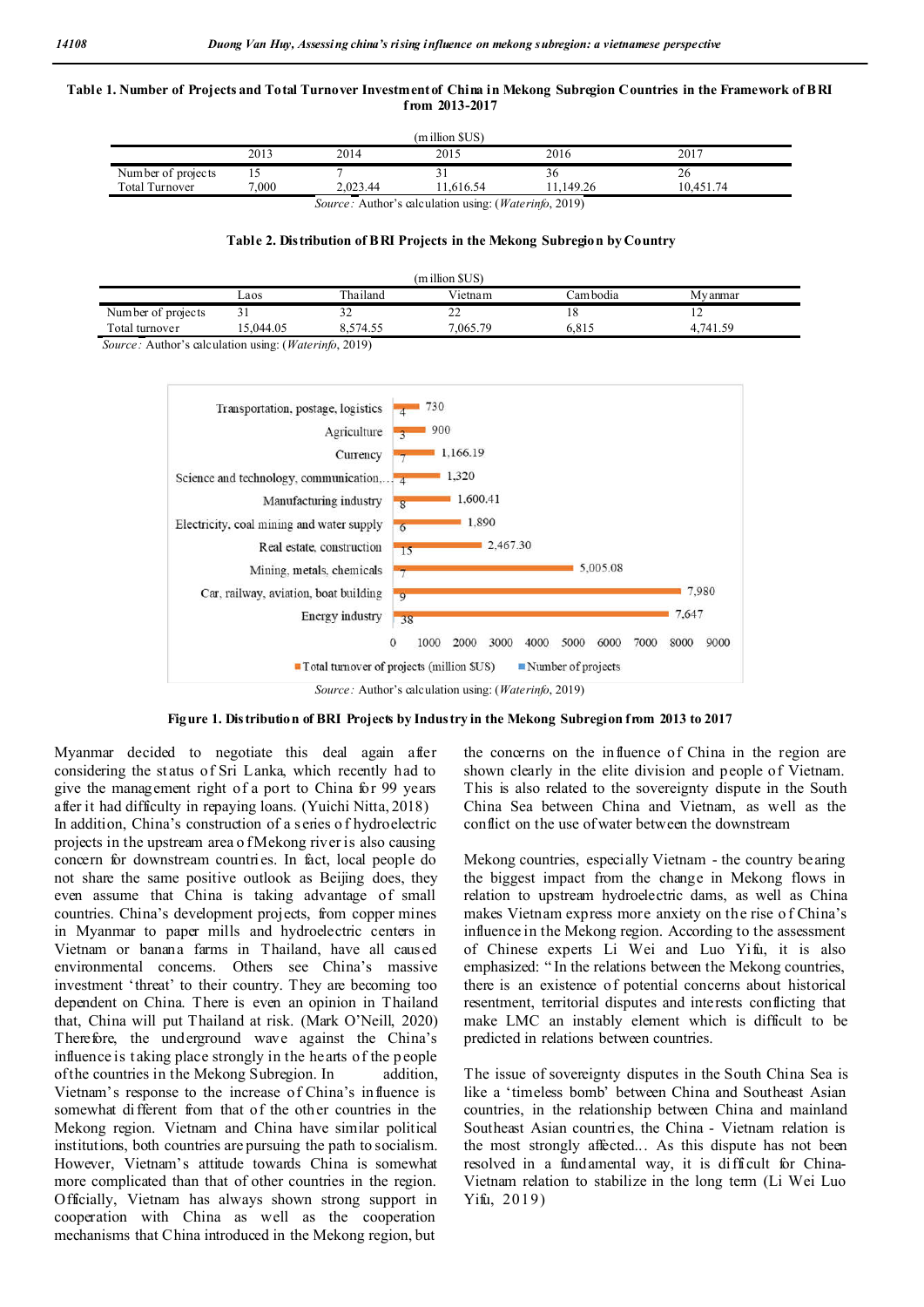### **Conclusion**

The countries of the Mekong Subregion are currently receiving a lot of China's investment in the framework of the BRI of President Xi Jinping. Meanwhile, in the approach to the Mekong Subregion, China focuses on increasing its comprehensiv e engagement with the region, in which it focuses on implementing the model of " top-down approach", using relationships in terms of politics and using economic tools as the main spearheads. China is the region's largest power and also the country where the Mekong originates from the Tibetan Plateau, China is constantly using its economic influence to achieve larger objectives. Greater controlling right from the Mekong River up to the South of Vietnam gives Beijing a decisive voice in using the river's key resources and has the advantage to force countries to follow its political intentions. With China, to achieve the goal o f turning the Mekong Subregion into its "backyard", it uses political and economic channels to entice countries in the region. Politically, China promotes close political diplomatic relations with the governments, individual leaders, and political forces in the countries of the region. Personal relations with host countries' leaders are of great significance for in creasing regional influence. China uses its "traditional" approach to increase influence on the Mekong Subregion by "using economic gifts", mainly in infrastructure investment and aid, in exchange for political support from these countries.

Currently, China can be considered to be in a dominant position in the Mekong Subregion compared to Japan. In the Mekong region, in face of the deeper involvement in the region of major countries such as the US, Japan, China is looking for ways to remove these countries' influence out of the region and establish a leadership role in the Mekong region. To Japan, in the context where Japan's involvement in the Mekong Subregion is " seriously challenging China's leadership position in the GMS" (Wang Qingzhong, 2011: 40-49), China " on the one hand, uses Japan's non-refundable development aid to the Mekong Subregion, however, is also very wary of Japan's enticing the Mekong Subregion countries" (Wang Qingzhong, 2011: 40-49). For the US, China implements the strategy through actively participating in the Mekong Subregion regional cooperation mechanisms, building good relations and mutual trust with the five Mekong Subregion countries, in order to " eliminate the possibility of the US's enticing the Mekong Subregion countries, building a strategic encirclement against China". (Chen Zhi, 2009: 33-39). Therefore, in the Mekong Subregion as well as the South China Sea, China is implementing a strategy of " carrot" (economys) and a " stick" (military and diplomatic pressure). While domestic companies are arranging capital to expand the network of hydroelectric dams built along the river, China seeks to maximize its decisive voice about the water management o f the Mekong river in the entire direction of 4,350km long.

That China continues to refuse to participate as a full member of the MRC whose goal to monitor the development of hydroelectric dams in this river's downstream has caused conflicts over water resources between China and the downstream Mekong countries increased and adversely affected China's efforts to take a leading role in the LMC. Established in 1995, the MRC has served as the Mekong River management mechanism between Laos, Cambodia,

Thailand and Vietnam for the past 20 years. However, that changed in 2016, with China's officially launching the LMC. Instead of cooperating with the MRC, which China is not a member of, Beijing focuses on building the LMC into an institution that helps promote the development of the West of China and supplements and supports the BRI with the target of wid ening the road and sea routes reaching Europe. On the other hand, China is taking advantage of its geographical advantage to increase pressure on small countries in the subregion. A prominent feature of the Mekong river is that its geographical flow reflects the geopolitical hierarchy of the region: A powerful China in the upstream area, while the smaller, less developed count ries lie in the downstream area. This can be clearly seen in the reluctance or unwillingness o f downstream countries to criticize any China's exploitation policies in the upstream area. From the above analysis, the article gives some new findings as follows:

Firstly, China is rapidly increasing its influence on the Mekong Subregion and viewing this area as its *backyard*. China also sees the Mekong Subregion as its traditional influence area. In recent years, China has used the BRI, including the LMC as a tool to increase its influence strongly in this area.

Secondly, the Mekong Subregion is seen as *a pilot site for China's initiatives*, including the BRI, to build a Community of Shared Future for Mankind, so China is strongly focusing on increasing its influence on this area. In particular, China signed a bilateral agreement on Community of Shared Future with each of Cambodia, Laos and Myanmar such as Community of Shared Future for China-Cambodia, Community of Shared Future for China-Laos, Community of Shared Future for China-Myanmar.

Thirdly, the increase of China's influence on the Mekong Subregion to compete against influence from other external powers, especially the US, Japan, even India and South Korea. This helps China b reak the siege and restraint o f the US and its allies over China.

Forthly, China uses its advantage of being the upstream Mekong country and the asymmetry in its relations with the countries of the Mekong Subregion that make it easier for Beijing to *deeply interfere* this area. The political and economic influence on this area is very strong. Although the countries of this Subregion are concerned about the rise o f China's influence, due to the overwhelming dependence on China, it is difficult for those countries to have strong voices of opposition to Beijing. Although the countries in this area also practice preventive diplomacy with China, they face many challenges in promoting this diplomatic policy.

Fifthly, at present, China has the support from government of countries in the Mekong Subregion, but generally their people are very concerned about the increase of China's influence. The anti-Chinese psychology also tends to increase in these countries regarding ineffective China's investment projects as well as water resource cooperation in the Mekong.

## **REFERENCES**

Andrea Passeri. 2019. Too little, too late for Myanmar in Taiwan's New Southbound Policy?. East-West Center.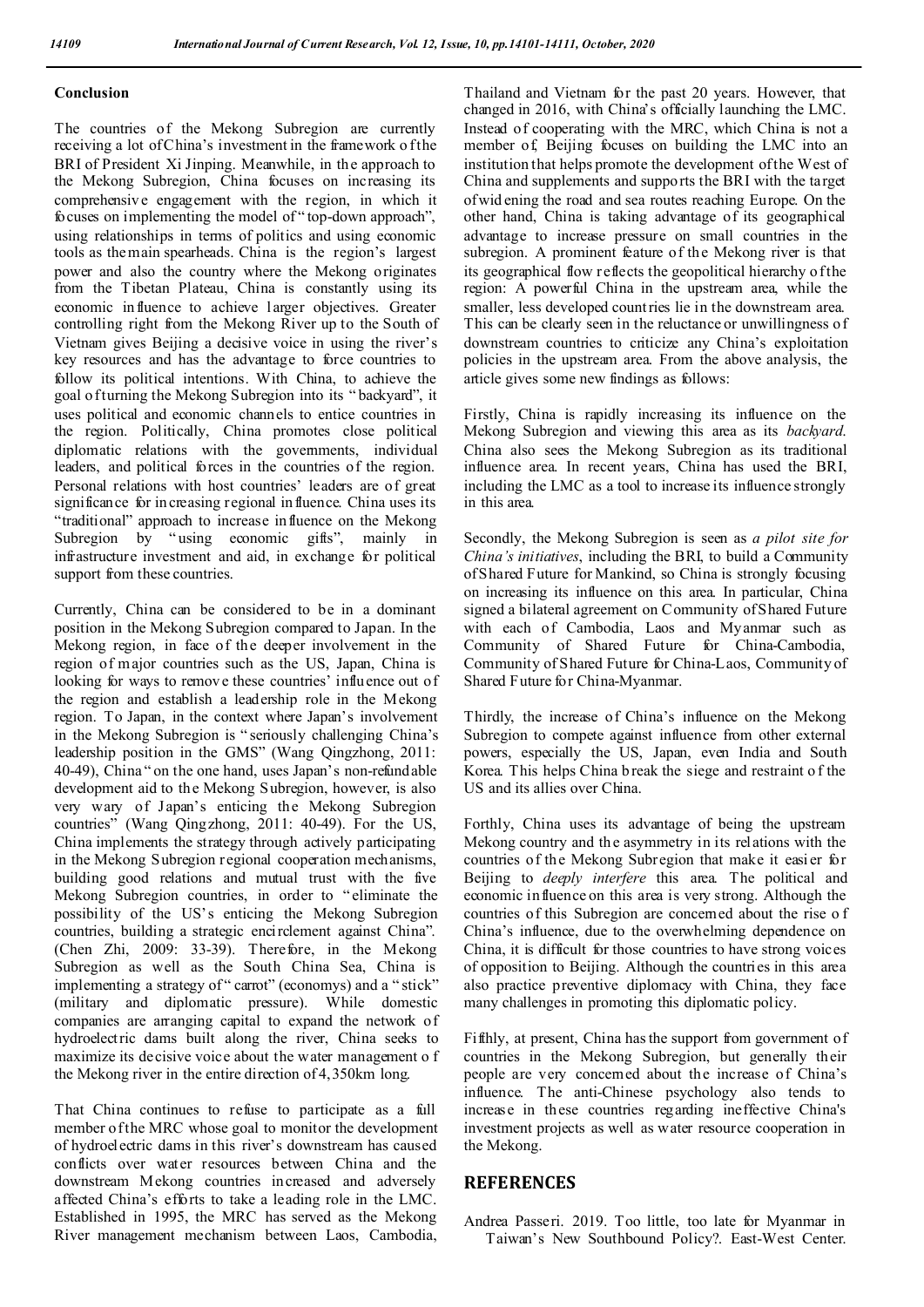Asia Pacific Bulletin, No. 491, October 2, 2019. Available at:

- https://www.eastwestcenter.org/system/td f/private/apb491.pd f? file= $1$ &type=node&id=37297
- *Atimes.* 2017. Hun Sen sings a different tune on China. March 3, 2017. Available at: http://www.atimes.com/article/chinese-largesse-shieldscambodian-repression/
- *Baochinhphu*. 2009. Trung Quốc lập quỹ đầu tư hỗ trợ ASEAN (China set up an investment fund for ASEAN). 13/04/2009. Available at: http://baochinhphu.vn/Quocte/Trung-Quoc-lap-quy-dau-tu-ho-tro-ASEAN/12313.vgp
- *BBC.* 2016. Zhōngguó huò yuán jiǎnpǔzhài zhànjiàn dǎzào dōngméng " zhǔn méngyǒu" (China may aid Cambodian warship to build ASEAN "quasi-ally"). February 26, 2016. Available at: http://www.bbc.com/zhongwen/simp/world/2016/02/160 226\_china\_cambodia\_navy
- Beijingreview. 2017. Zhōngfāng tí jiànshè zhōng miǎn jīngjì zǒuláng chàngyì " yīdài yīlù" hézuò yíngxīn jīyù (China proposes to build the China-Myanmar Economic Corridor Initiative "Belt and Road" cooperation welcomes new opportunities). 2017-11-22. Available at: http://www.beijingreview.com.cn/caijing/201711/t20171 122\_800110555.html
- *Belt and Road News.* 2020. China-Cambodia Community of Shared Future to bring development: Deputy PM. April 29, 2020. Available at: https://www.beltandroad.news/2020/04/29/chinacambodia-community-of-shared-future-to-bringdevelopment-deputy-pm/
- *Cpc.people*. 2018. Wáng yì: Jiànshè lán méi guójiā mìngyùn gòngtóngtǐ, kāichuàng qūyù hézuò měihǎo wèilái— jìniàn láncāngjiāng—méigōnghé hézuò qǐdòng liǎng zhōunián jì shǒu gè lán méi zhōu (Wang Yi: Building a community of shared future for Lancang-Mekong countries and creating a bright future for regional cooperation-Commemorating the second anniversary o f the launch o f Lancang-Mekong cooperation and the first Lancang-Mekong week). *Renmin Ribao* (Version 06 on March 23, 2018). Available at: http://cpc.people.com.cn/n1/2018/0323/c64102- 29885644.html
- HENG, Pheakdey. 2012. Cambodia–China Relations: A Positive-Sum Game?, in: Journal of Current Southeast Asian Affairs, 31, 2; Reuters. 2016. China's ally Cambodia considers use of yuan to lure more tourists. August 3, 2016. Available at: https://www.reuters.com/article/cambodia-china-yuanidUSL3N1AJ2PM
- *Investgo.* 2020. Zhōngguó duì méigōnghé wǔ guó 3 niánjiān xīn zēng tóuzī 120 yì měiyuán, lán méi hézuò xíng wěn zhìyuǎn (China's newly invested US\$12 billion in the five countries of the Mekong River in three years, the Lancang-Mekong cooperation is stable and far-reaching)
- 2020-03-26. Available at: https://www.investgo. cn/article/yw/zctz/202003/481531.html
- *La.china-embassy*. June 2013. Lǐyuáncháo huìjiàn l ǎowō guójiā fù zhǔxí běn yáng(Li Yuanchao Meets with Lao Vice President Bunyan). 2013/06/02. Available at: http://la.china-embassy.org/chn/zlgxdbwj/t1046401.htm
- *La.china-embassy*. November 2013. Quánguó zhèngxié fù zhǔxí liúxiǎofēng fǎngwèn Lǎowō (Vice chairman of the CPPCC National Committee Liu Xiaofeng visits Laos). 2013/11/28. Available at: http://la.china-

embassy.org/chn/zlgxdbwj/t1103968.htm

- Mark O'Neill. 2020. Thais concerned about growing Chinese economic presence. February 06, 2020. Available at: https://www.ejinsight.com/eji/article/id/2366613/202002 06-thais-concerned-about-growing-chinese-economicpresence
- *Nationthailand*. 2017. Taiwan president keen for free-trade deal with Thailand. May 07, 2017. Available at: https://www.nationthailand.com/news/30314520
- P. A. Minakir and D. V. Suslov. 2017. Prospects and Limitations of Russo-Chinese Economic Relations. *The Asan forum. October 23, 2017.* Available at: http://www.theasanforum.org/prospects-and-limitationsof-russo-chinese-economic-relations/
- *Pugnatorius.* 2018. Thailand 4.0. 21 May 2017. Available at: https://pugnatorius.com/thailand-4-0/
- *Sohu.com*. 2017. Zhōngguó shāngwù bù: Zhōngguó yǔ méigōnghé wǔ guó màoyì yīcún dù bùduàn jiāshēn
- (Ministry of Commerce o f China: China's trade dependence with the five Mekong countries continues to deepen). 2017-12-18. Available at: http://www.sohu.com/a/211188957\_402008
- *ThanlandBusinessNews*. 2010. Taiwan seeks Free Trade Agreement with Thailand. July 8, 2010. Available at: https://www.thailand-businessnews.com/economics/19239-taiwan-seeks-free-tradeagreement-with-thailand.html
- Tu Lai. 2019. A Vietnam Perspective on Taiwan's New Southbound Policy. East-West Center. Asia Pacific Bulletin, No. 492, October 2, 2019. Available at: https://www.eastwestcenter.org/system/td f/private/apb49 2.pdf? file=1&type=node&id=37298
- *Waterinfo.* 2019. Lán méi hézuò jīzhì duì "yīdài yīlù" guójì hézuò jīzhì jiànshè de qǐshì (The enlightenment of the Lancang-Mekong cooperation mechanism on the construction of the " Belt and Road" international cooperation mechanism). 2019-07-25. Available at: http://www.waterinfo.com.cn/news\_5/nei\_1/201907/t201 90725\_21148.htm
- Yuichi Nitta. 2018. Myanmar cuts cost of China-funded port project by 80%. *NIKKEI Asian Review*. September 28, 2018. Available at: https://asia.nikkei.com/Spotlight/Beltand-Road/Myanmar-cuts-cost-of-China-funded-portproject-by-80
- Yu Hongyuan, Wang Wanfa. 2019. Lán méi qūyù luòshí 2030 nián kě chíxù fāzhǎn yìchéng: Jìnzhǎn, tiǎozhàn yǔ shíshī lùjìng (Implementation of the 2030 Agenda for Sustainable Development in the Lancang-Mekong Region: Progress, Challenges and Implementation Paths). *Guójì wèntí yánjiū*, Issue 1 (2019). 2019-03-05. Available at: http://www.ciis.org.cn/gyzz/2019-03/05/content\_40671016.htm
- *Renminwang*. 2017. Zhōngguó zhù jiǎn dàshǐ xióngbō: Zhōng jiǎn guānxì zài xīn shíqí jiāng bùduàn gǒnggù fāzhǎn (Chinese Ambassador to Cambodia Xiong Bo: China-Cambodia relations will continue to consolidate and develop in the new era). October 27, 2017. Available at: http://world.people.com.cn/n1/2017/1027/c1002- 29612909.html
- *Renminwang.* 2016. Zài Jiǎnpǔzhài gǎnshòu " Hànyǔ rè":" Zhōngguó de mèilì bùkě dǎng" (Feeling the "Chinese fever" in Cambodia: " The charm of China is unstoppable"). June 29, 2016. Available at: http://world.people.com.cn/n1/2016/0629/c1002- 28505565.html